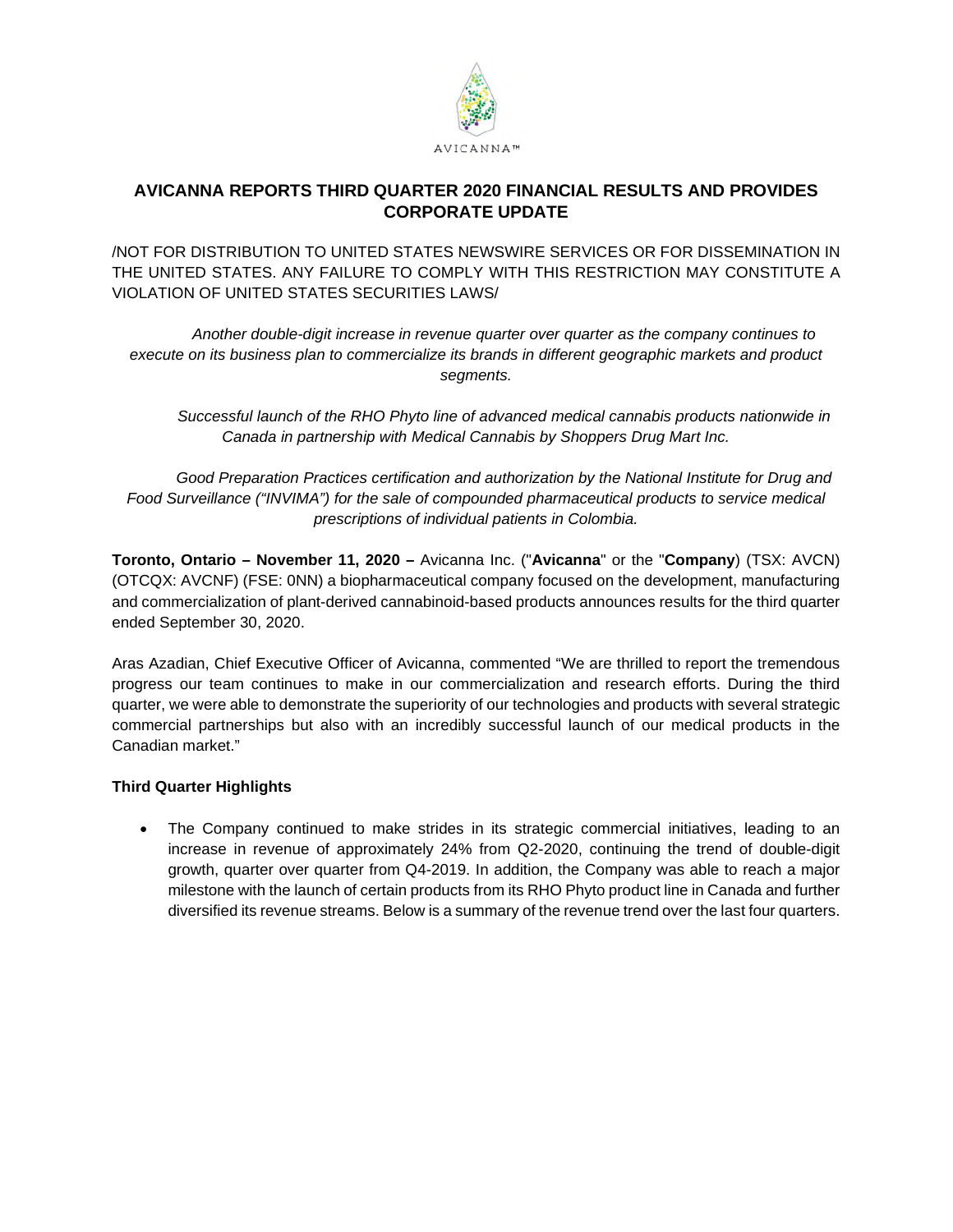



- Avicanna launched the first product of its RHO Phyto branded line of medical cannabis products on the Medical Cannabis by Shoppers™ ("Shoppers") platform on August 12, 2020. As of the date of this MD&A, Avicanna has launched its oil drops and sublingual sprays, for a total of four SKUs, through the Shoppers online platform, which offers nationwide service to Canadians.
- Certain of the RHO Phyto products are participating in the Medical Cannabis Real-World Evidence study ("MC-RWE study") at the University Health Network ("UHN"). This first-of-its-kind Canadian study is led by Dr. Hance Clarke, Director of Pain Services at Toronto General Hospital, and will examine the efficacy of a select group of medical cannabis products including Avicanna's RHO Phyto line of products on patient reported outcomes of pain, sleep and anxiety. This specific study is aligned and in parallel with Avicanna's comprehensive clinical program of other real-world evidence studies involving the RHO Phyto products and clinical trials on its pharmaceutical pipeline with world-class, Toronto-based medical institutions.
- The Company hosted its third annual symposium, "Medical Cannabis 2.0", through a virtual format on July 21, 2020. The presentations focused on the evolution of medical cannabis including the Avicanna led advancements in R&D for novel cannabinoid delivery forms and formulations. Presenters including Dr. Ruth Ross (Professor and Chair, Department of Pharmacology & Toxicology, Faculty of Medicine, University of Toronto, Senior Scientist, Campbell Family Mental Health Research Institute, Centre for Addiction and Mental Health) and Dr. Hance Clarke (Staff Anesthesiologist, Director Pain Services, Director Good Hope Ehlers Danlos Clinic, Medical Director of The Pain Research Unit, Department of Anesthesia and Pain Management, Toronto General Hospital, University Health Network, Associate Professor, Department of Anesthesia, University of Toronto). Over 1,000 participants attended the symposium.
- The Company announced on September 14, 2020 that through Avicanna LATAM S.A.S., the Company's pharmacy in Bogota has been certified with Good Preparation Practices and authorized by INVIMA for the sale of compounded pharmaceutical products to service medical prescriptions of individual patients in Colombia. This is the final step in the Company's fully integrated seed to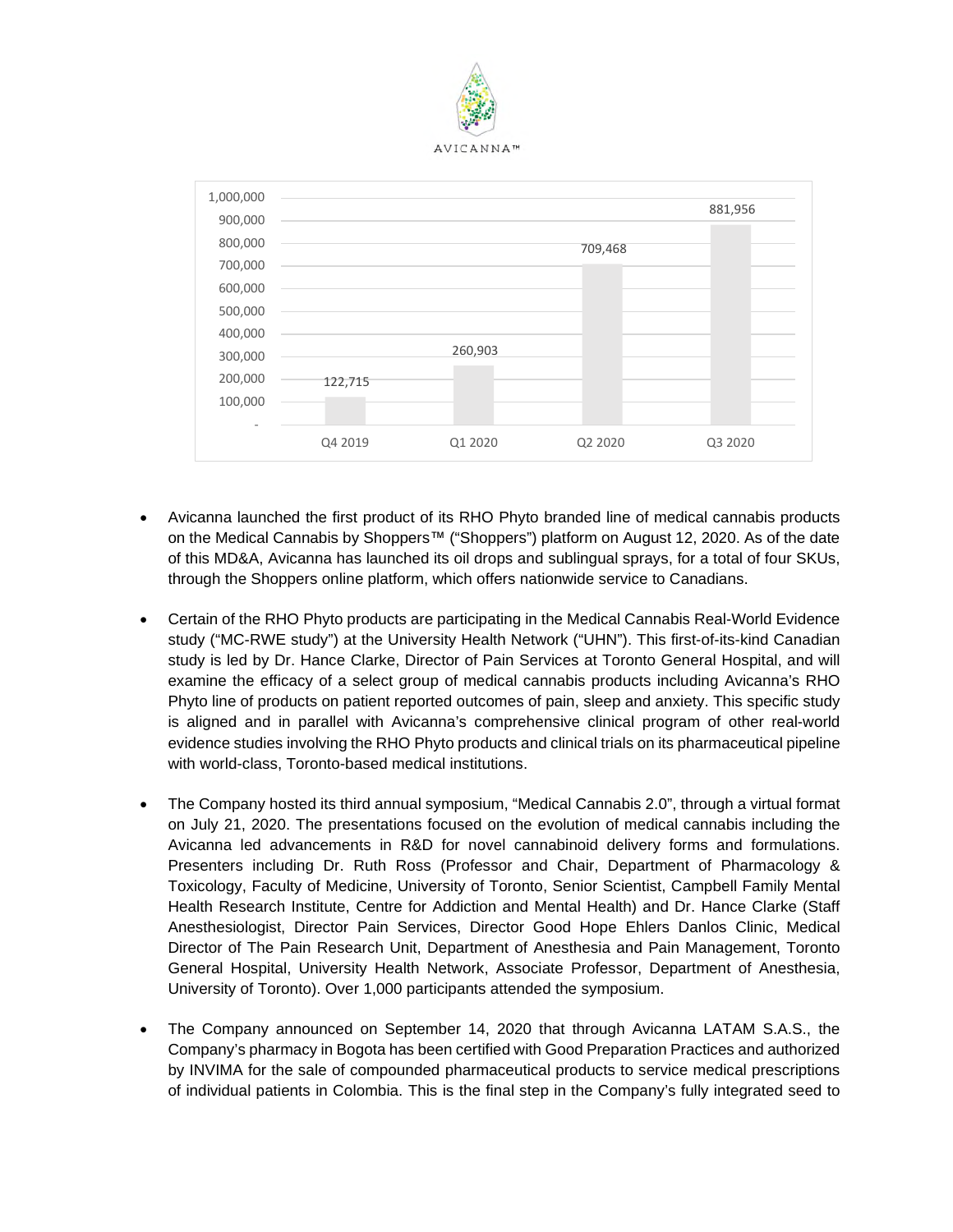

patient business model in Colombia, which includes cultivation, extraction and manufacturing of pharmaceutical products for the emerging medical market of 50 million people.

- Avicanna announced on July 24, 2020 that its research collaborators had received two independent peer-reviewed grants from the Natural Sciences and Engineering Research Council of Canada ("NSERC"). In addition to a recent MITACS award, Dr. Christine Allen, a Professor at the University of Toronto, was awarded an NSERC grant for development of cannabinoid-based pharmaceutical formulations for the treatment of COVID-19 induced lung inflammation. Avicanna further expanded its existing neurobiological research collaboration with Dr. Jibran Khokhar, a Professor at the University of Guelph, with a 2-year NSERC grant to investigate the neural basis of cannabisinduced toxicosis. The NSERC grants are being used to expand the investigators' collaborative research with Avicanna at little to no additional cost to the Company.
- Avicanna and Red White & Bloom Brands Inc. ("RWB") entered into a distribution agreement (the "Distribution Agreement") on August 11, 2020, for the exclusive distribution of Avicanna's hempbased CBD derma-cosmetic and topical products, branded as Pura H&W™, by RWB in the United States and certain other markets. Under the Distribution Agreement, which has an initial five-year term, RWB will exclusively distribute the Pura H&W™ brand and certain other white label brands at RWB's direction. In exchange for this exclusivity, RWB is required to pay Avicanna an upfront exclusivity fee in the amount of CAD\$250,000 in cash, along with minimum purchase requirements for the rights to be the exclusive distributor of Avicanna's Pura H&W branded cosmetic products in the US. Under the Distribution Agreement, RWB also has the right to purchase Avicanna's cosmetic products for distribution into the United States and certain other territories under brands of RWB's choosing. The initial product offerings under the Distribution Agreement includes body and face lotions, cosmetic creams, gels and serums, as well as soaps and bath bombs.
- The Company issued an aggregate of 1,952,410 units (the "August Units") at a price of \$1.40 per August Unit, for aggregate gross proceeds of approximately \$2.7 million on August 18, 2020. Each August Unit was comprised of one Common Share and one-half of one Common Share purchase warrant, each whole warrant exercisable into one Common Share at a price of \$2.00 per share until August 18, 2022, subject to acceleration rights.
- The Company announced on August 24, 2020 that it completed exports of CBG and CBD isolates into the USA and CBD isolate into Germany. The Company also commenced a pilot tracking system for the export of its active pharmaceutical ingredient products in partnership with TruTrace Technologies Inc.
- The Company announced on September 4, 2020 that it completed further exports of CBD water soluble formula into the USA and CBD-based cosmetics into the United Kingdom. The Colombian Ministry of Health also granted SMGH a commercial and industrial fabrication quota to produce psychoactive THC derivatives.
- The Company announced that it entered into an agreement with a US distributor partner on September 29, 2020, whereby the Company plans to develop certain hemp-derived cannabinoidbased products, including sublingual and sustained release tablets intended for the sleep market for such US distributor. Under the agreement, the Company is developing the intellectual property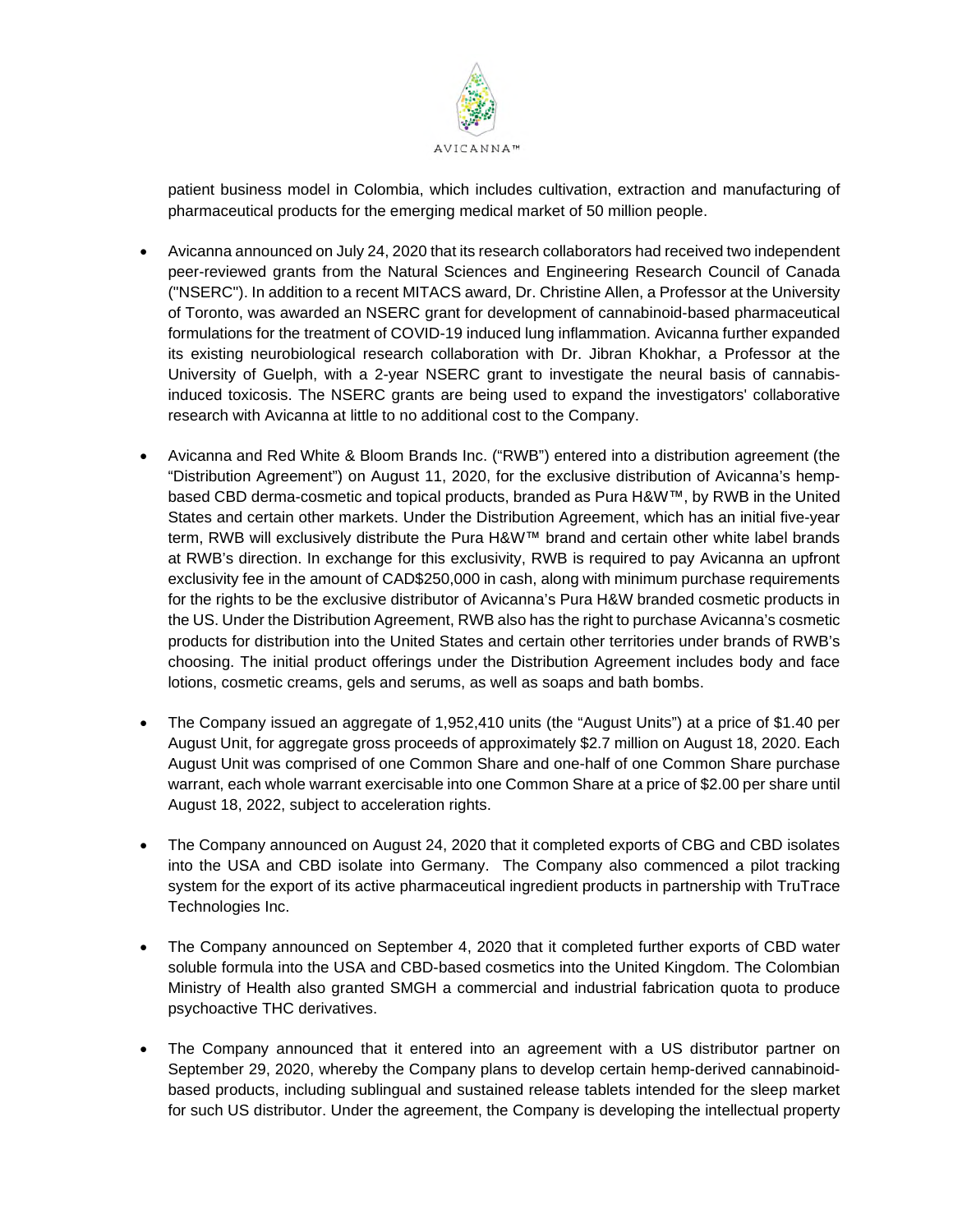

that forms the basis of the products for a development fee. The Company will receive an ongoing royalty payment based on the gross revenue of the products, and the Company will have the opportunity to supply cannabinoid for the manufacture of the products.

 During the quarter, the Company incurred general and administrative (G&A") expenses that total \$2,954,438. While the Company's G&A expenses did marginally increase from the previous quarter, there were several expenses incurred that were one time in nature. Below is a summary of the adjusted EBITDA of the Company over the last four quarters, indicating its continued improvement.

|                  | Q1 2020     | Q <sub>2</sub> 20 <sub>20</sub> | Q3 2020     |
|------------------|-------------|---------------------------------|-------------|
| Revenue          | 260,903     | 709,468                         | 881,956     |
| Adjusted EBITDA* | (3,063,524) | (3,641,496)                     | (2,608,063) |

\* Adjusted EBITDA is a Non-GAAP measure. Please refer below for a reconciliation of Net Income (Loss) to EBITDA and Adjusted EBITDA.

 Subsequent to quarter end, on November 2, 2020, the Company closed a non-brokered convertible debenture financing, pursuant to which it issued convertible debentures (the "Debentures") with an aggregate Face Principal Amount (as defined below) of \$1,100,000 (the "Debenture Financing"). The Debentures bear interest at 8.0% per annum and will mature on the date that is 12 months from the date of issuance, with the first year of interest payable in advance on the date of issuance and capitalized and added into the principal amount (such aggregate amount being, the "Face Principal Amount"). With these funds the Company was able to strengthen its balance sheet and provide the necessary working capital to make a large commercial push in the first quarter of 2021.

## **Summary of Operations (\$CDN)**

|                                                                       | <b>Three Months Ended</b> |                              | <b>Nine Months Ended</b> |                       |
|-----------------------------------------------------------------------|---------------------------|------------------------------|--------------------------|-----------------------|
|                                                                       | September 30,<br>2020     | <b>September</b><br>30, 2019 | September 30,<br>2020    | September 30,<br>2019 |
|                                                                       |                           |                              |                          |                       |
| <b>Revenues</b>                                                       | 881,956                   | 4,943                        | 1,852,327                | 45,537                |
| Impairment on inventory                                               | (612, 105)                |                              | (612, 105)               |                       |
| Inventory Production Costs expensed to<br>Cost of Sales               | (439,099)                 |                              | (673, 387)               |                       |
| Fair value changes in biological assets<br>included in inventory sold | (37, 818)                 |                              | (607, 370)               |                       |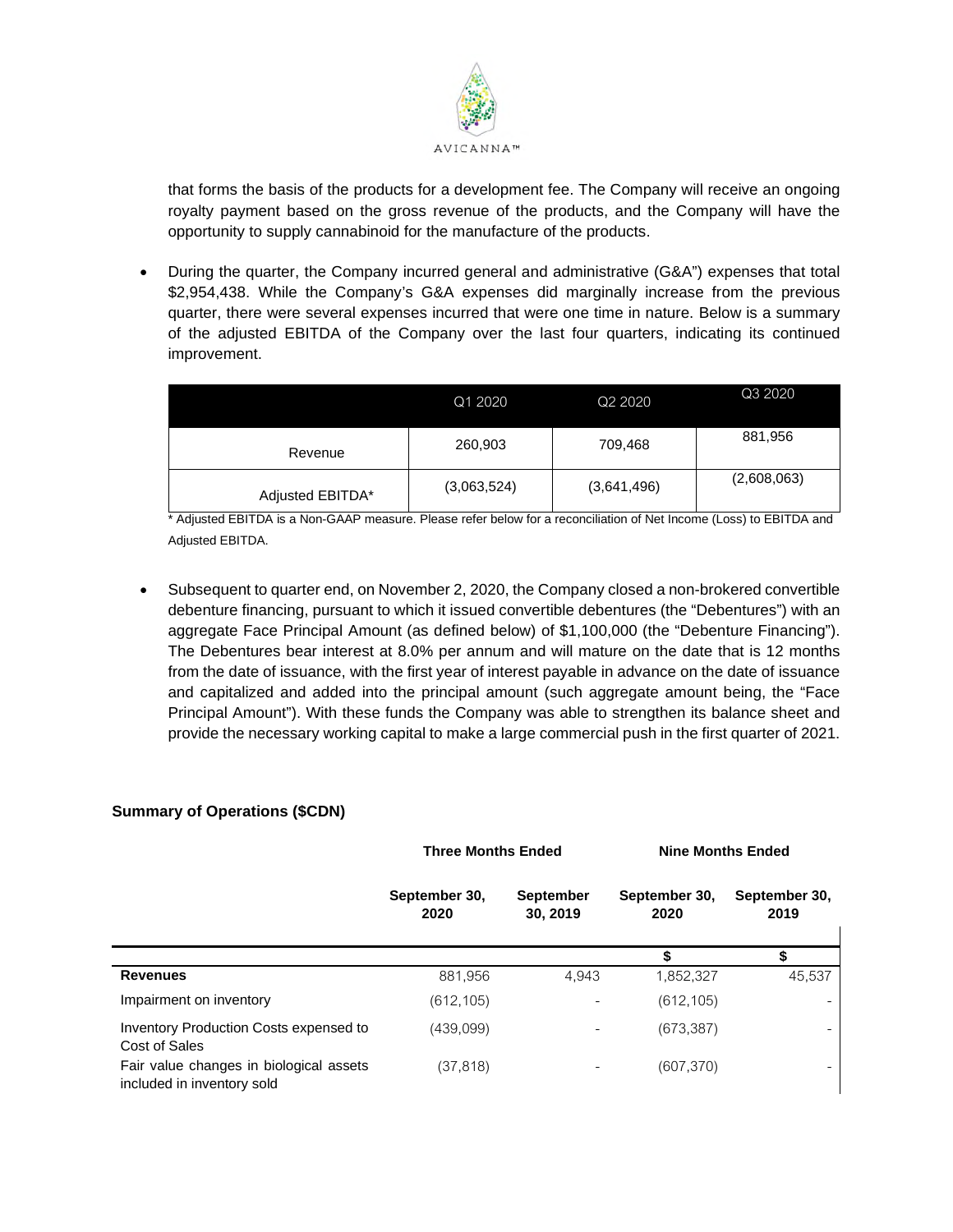

| Unrealized gain/(loss) on changes in fair                                   | (1, 103, 910) |               | 723.361        |                |
|-----------------------------------------------------------------------------|---------------|---------------|----------------|----------------|
| value of biological assets                                                  |               |               |                |                |
| General and administrative                                                  | 2,954,438     | 5,673,540     | 9,064,843      | 12,604,022     |
| Share-based compensation                                                    | 839,954       | 262,498       | 2,455,916      | 1,982,066      |
| Depreciation and amortization                                               | 419,914       | 326,983       | 1,259,742      | 512,100        |
| Impairment of goodwill                                                      | 2,520,382     |               | 3,207,227      |                |
| <b>Total Expenses</b>                                                       | (6,734,688)   | (6,263,021)   | (15, 987, 728) | (15,098,188)   |
| Other income (loss)                                                         | 378,512       | 72.748        | (2, 117, 968)  | 473,646        |
| Net loss before taxes                                                       | (7,667,152)   | (6, 185, 330) | (17, 422, 870) | (14, 579, 005) |
| Net loss after taxes                                                        | (7,667,152)   | (6, 185, 330) | (17, 422, 870) | (14, 579, 005) |
| Weighted average number of Common<br>Shares outstanding - basic and diluted | 26,566,915    | 21,830,153    | 25,348,330     | 19,298,899     |
| Loss per share – basic and diluted                                          | (0.35)        | (0.33)        | (0.82)         | (0.84)         |

# **Summary of Balance Sheet (\$CDN)**

|                               | As at September 30,<br>2020 | As at December 31,<br>2019           |
|-------------------------------|-----------------------------|--------------------------------------|
| <b>Assets</b>                 | \$                          | $\overline{\boldsymbol{\mathsf{s}}}$ |
| Cash                          | 101,088                     | 441,757                              |
| Amounts receivable            | 2,442,488                   | 1,202,924                            |
| Prepaid assets                | 652,287                     | 704,632                              |
| <b>Biological assets</b>      | 233,644                     | 117,367                              |
| Inventory                     | 2,084,414                   | 1,484,371                            |
| Right to use asset            | 392,516                     | 539,710                              |
| Property and equipment        | 19,951,265                  | 22,622,322                           |
| Intangible assets             | 10,504,182                  | 11,063,900                           |
| Derivative asset              | 1,501,034                   | 3,780,000                            |
| Investments                   | 72                          | 72                                   |
| Goodwill                      |                             | 3,207,227                            |
| <b>Total Assets</b>           | 37,862,990                  | 45,164,282                           |
| <b>Liabilities and Equity</b> |                             |                                      |
| Amounts payable               | 4,815,132                   | 5,177,634                            |
| Due to related party          | 4,952,124                   | 3,319,116                            |
| Convertible debentures        | 757,400                     | 715,626                              |
| Derivative liability          |                             | 23,434                               |
| Lease liability               | 417,975                     | 555,339                              |
| Term loan                     |                             |                                      |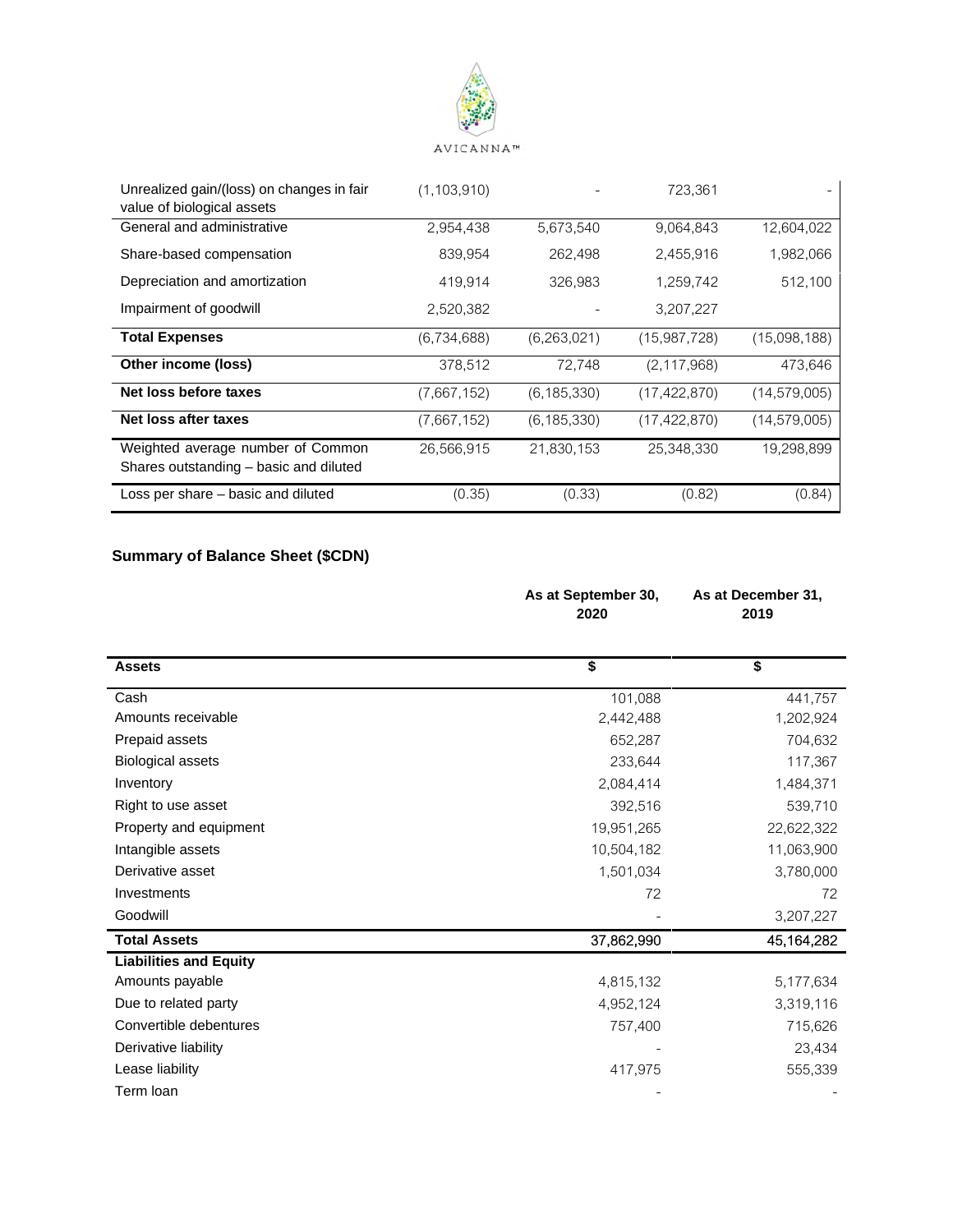

| Deferred revenue                                  | 3.074.752  | 3,323,518  |
|---------------------------------------------------|------------|------------|
| Deferred tax liability                            | 2.173.834  | 2.173.834  |
| <b>Total Liabilities</b>                          | 16.191.217 | 15.288.501 |
| <b>Shareholder's equity</b>                       | 21.671.773 | 29.875.781 |
| <b>Total Liabilities and Shareholder's Equity</b> | 37,862,990 | 45,164,282 |

### **About Avicanna**

Avicanna is a diversified and vertically integrated Canadian biopharmaceutical company focused on the research, development and commercialization of plant-derived cannabinoid-based products for the global consumer, medical, and pharmaceutical market segments.

Avicanna is an established leader in cannabinoid research and development, which it primarily conducts at its R&D headquarters in the Johnson & Johnson Innovation Centre, JLABS @ Toronto, Canada and in collaboration with leading Canadian academic and medical institutions. In addition to its developing pharmaceutical pipeline, Avicanna's team of experts have developed and commercialized several industry leading product lines, including:

- Pura H&W: an advanced and clinically tested line of CBD consumer dermacosmetic products; and,
- RHO Phyto: an advanced line of medical cannabis products containing varying ratios of CBD and THC currently available nation-wide across Canada in partnership with Medical Cannabis by Shoppers™, a subsidiary of Shoppers Drug Mart. RHO Phyto is the first strictly medical formulary of advanced "Cannabis 2.0" products, containing oils, sprays, capsules, creams, and gels, all developed with scientific rigour, manufactured under GMP standards and supported by pre-clinical data.

With ongoing clinical trials on its dermacosmetic (Pura H&W), medical cannabis (RHO Phyto) and a pipeline of pharmaceutical products, Avicanna's dedication to researching the important role that cannabinoids play in an increasingly wider scope of products has been at the core of the Company's vision since its inception. Furthermore, Avicanna's commitment to education is demonstrated through its annual medical symposium, the Avicanna Academy educational platform, and the My Cannabis Clinic patient program through its subsidiary company.

Avicanna manages its own supply chain including cultivation and extraction through its two majority-owned subsidiaries, Sativa Nativa S.A.S. and Santa Marta Golden Hemp S.A.S., both located in Santa Marta, Colombia. Through these sustainable, economical, and industrial scale subsidiaries, Avicanna cultivates, processes, and commercializes a range of cannabis and hemp cultivars dominant in CBD, CBG, THC, and other cannabinoids for use as active pharmaceutical ingredients. Avicanna's Avesta Genetica program specializes in the development and optimization of rare cultivars for commercial production along with feminized seeds for global export. In June 2020, Avicanna made history with a shipment of hemp seeds to the United States of America by completing the first ever export of hemp seeds from Colombia.

SOURCE Avicanna Inc.

### **Stay Connected**